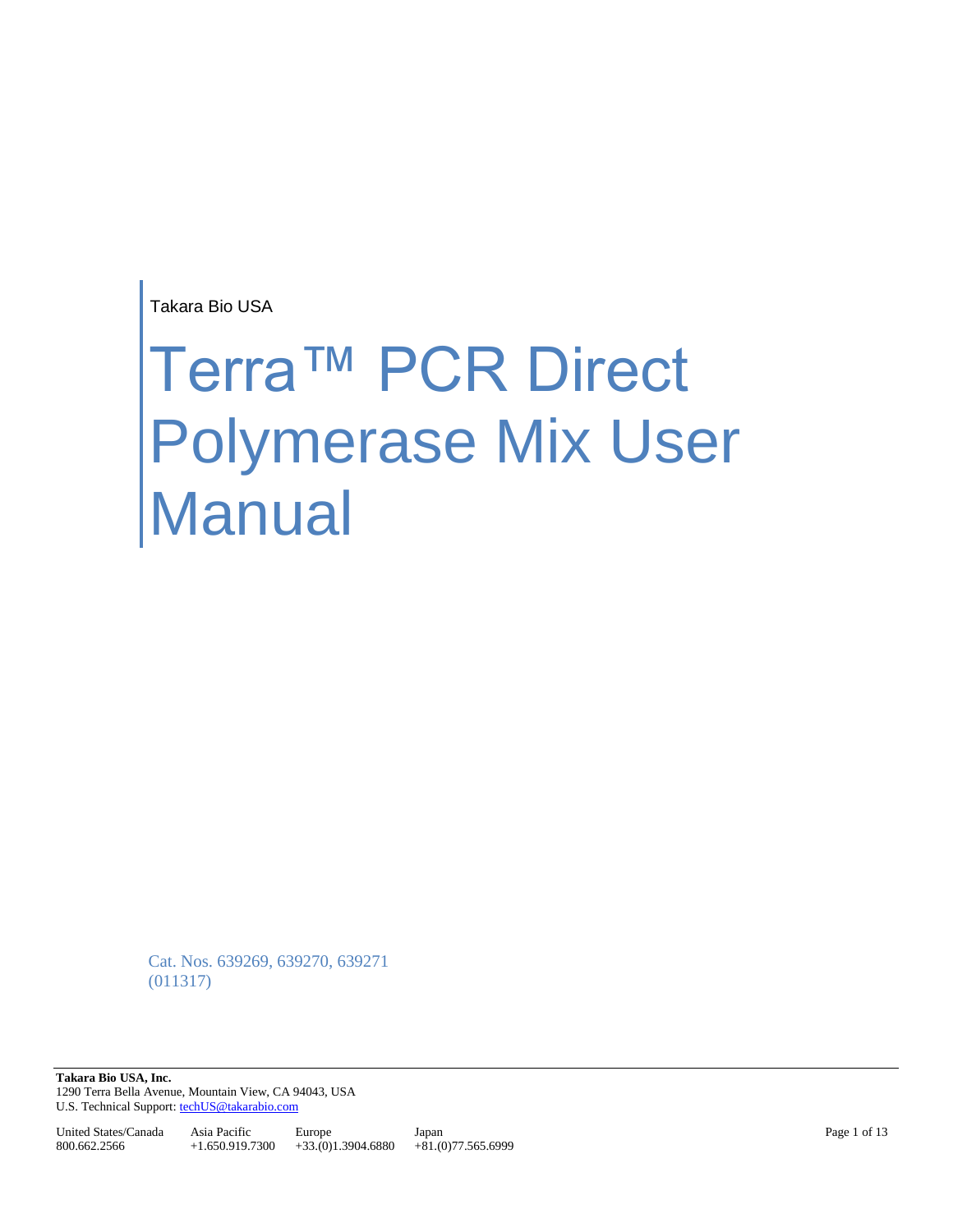# **Table of Contents**

| $\mathbf{I}$ . |  |  |  |
|----------------|--|--|--|
| П.             |  |  |  |
| III.           |  |  |  |
| IV.            |  |  |  |
| A.             |  |  |  |
| <b>B.</b>      |  |  |  |
| V.             |  |  |  |
| A.             |  |  |  |
| <b>B.</b>      |  |  |  |
| VI.            |  |  |  |
| А.             |  |  |  |
| <b>B.</b>      |  |  |  |
| C.             |  |  |  |
| D.             |  |  |  |

# **Table of Figures**

# **Table of Tables**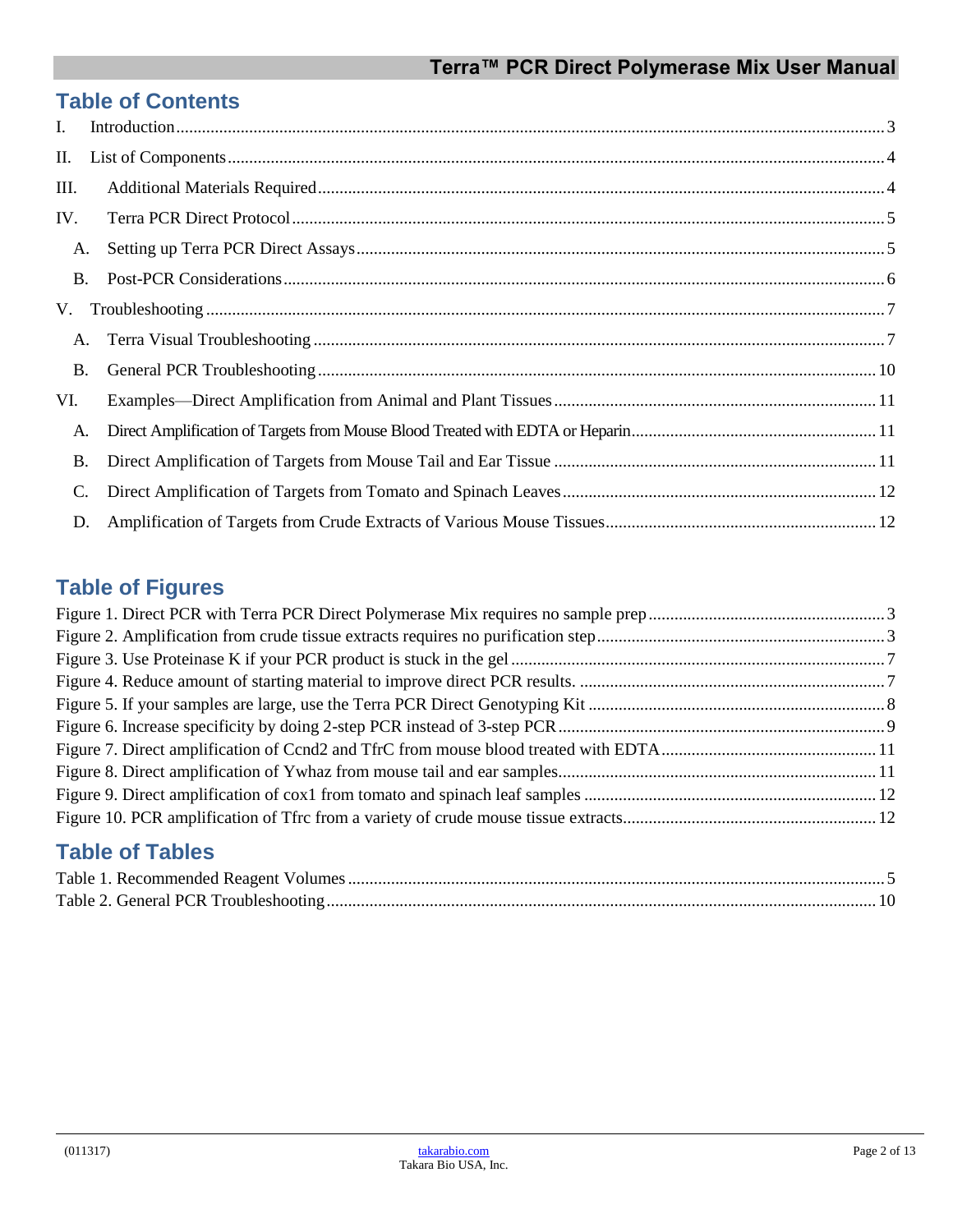#### <span id="page-2-0"></span>**I. Introduction**

Terra PCR Direct Polymerase Mix contains a novel enzyme developed for optimal, direct amplification from tissue samples, crude extracts, and dirty templates. It's perfect for amplifying short DNA targets (up to 2 kb), regardless of GC content or template purity. Terra PCR Direct is a highly sensitive enzyme that allows amplification of targets from small amounts of template. Moreover, the enzyme comes pre-blended with a monoclonal antibody that suppresses polymerase activity up to 98°C, allowing automatic hot start PCR.



**Figure 1. Direct PCR with Terra PCR Direct Polymerase Mix requires no sample prep.** Just add a small portion of your tissue of interest directly to the PCR reaction and amplify your target.

<span id="page-2-1"></span>

<span id="page-2-2"></span>**Figure 2. Amplification from crude tissue extracts requires no purification steps.** Just add a small portion of your crude tissue extract to one or more PCR reactions and amplify your target with Terra PCR Direct Polymerase Mix.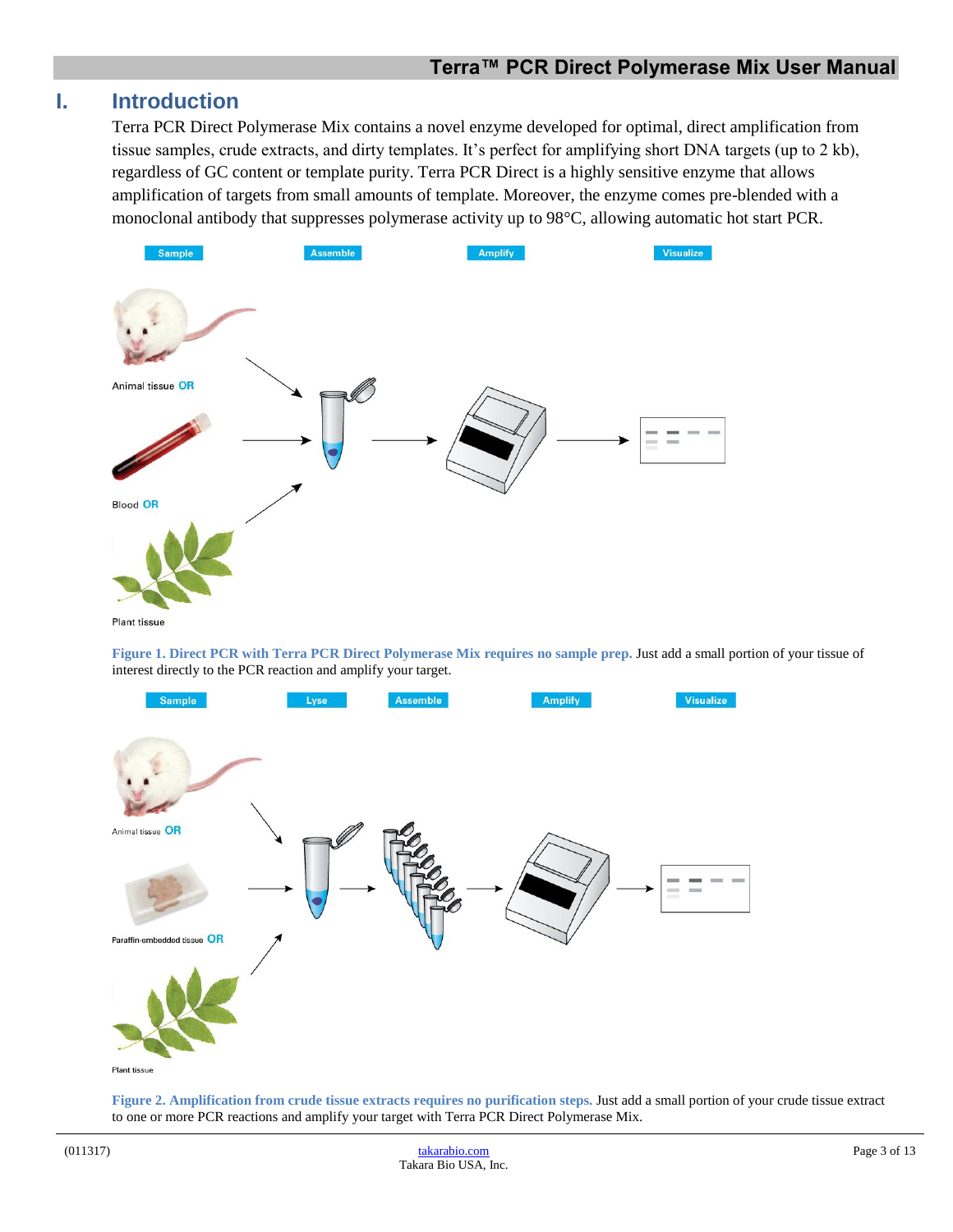#### <span id="page-3-0"></span>**II. List of Components**

Store all components at –20°C.

#### **Terra PCR Direct Polymerase Mix (40 rxns; Cat. No. 639269)**

- $\bullet$  40 µl Terra PCR Direct Polymerase Mix (1.25U/µl)
- 1 ml 2X Terra PCR Direct Buffer (with  $Mg^{2+}$ , dNTP)
- 100 µl Proteinase K

#### **Terra PCR Direct Polymerase Mix (200 rxns; Cat. No. 639270)**

- 200 µl Terra PCR Direct Polymerase Mix (1.25U/µl)
- $\bullet$  5 tubes 2X Terra PCR Direct Buffer (with Mg<sup>2+</sup>, dNTP; 1 ml/tube)
- 3 tubes Proteinase K  $(100 \mu l/tube)$

#### **Terra PCR Direct Polymerase Mix (800 rxns; Cat. No. 639271)**

4 each Terra PCR Direct Polymerase Mix (200 rxns; Cat. No. 639270)

#### <span id="page-3-1"></span>**III. Additional Materials Required**

The following materials are required but not supplied:

- **Gene-specific PCR primers** with  $T_m \ge 60^{\circ}$ C. Avoid using primers that contain inosine.
- **PCR-grade water** Avoid using autoclaved  $H_2O$ ; the recycled steam in some autoclaves can introduce contaminants that may interfere with PCR.
- **PCR reaction tubes or plate**
- **Aerosol-resistant pipette tips**, preferably equipped with hydrophobic filters.

**NOTE:** Terra PCR Direct lacks 5' to 3' exonuclease activity; therefore, it cannot be used in probe-based (5' nuclease) assays.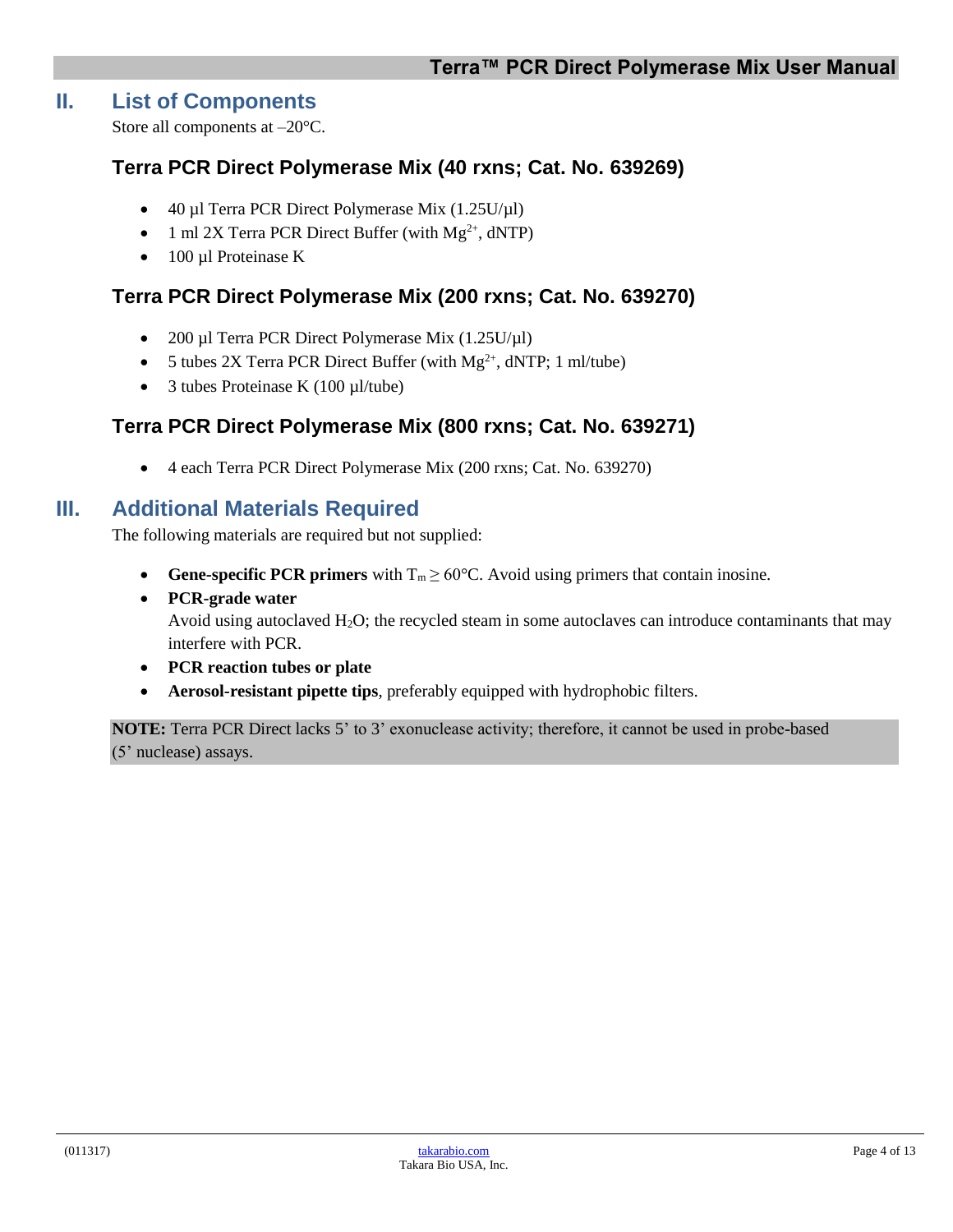## <span id="page-4-0"></span>**IV. Terra PCR Direct Protocol**

#### **PLEASE READ ENTIRE PROTOCOL BEFORE STARTING.**

### <span id="page-4-1"></span>**A. Setting up Terra PCR Direct Assays**

Terra PCR Direct is designed to amplify targets from whole tissues and tissue extracts (see Section VI for examples). Follow the recommendations in Option A (below) if you are performing direct PCR with wholetissue samples and Option B if you are performing PCR with crude tissue extracts.

**NOTE:** While there is a tolerance in the amount of material added, the maximum recommended amounts listed here are sufficient to obtain good signal. *In fact, less sample may provide a higher signal.*

#### **Option A: Direct PCR with Whole-Tissue Samples**

Use the following as a guide to help you determine the appropriate amount of whole-tissue sample to use in your direct PCR reaction.

When using:

- blood treated with EDTA or heparin, add ≤ 5μl of blood *directly to* your PCR reaction.
- mouse tail biopsies, add  $\leq 1$  mm of tissue *directly to* your PCR reaction.
- mouse ear biopsies, add  $\leq 1.5$  mm<sup>2</sup> of tissue *directly to* your PCR reaction.
- plant leaves (e.g., tomato or spinach), add  $a \leq 1.2$  mm diameter disc *directly to* your PCR reaction.

**Option B: PCR with Crude Tissue Extracts**

For tissue extracts, you may use any sample preparation method that is appropriate for your sample type. We have found that the following method works well for mouse tissue extracts:

- i. Add 180 μl of 50 mM NaOH to 5–10 mg of mouse tissue (e.g., tail, liver, spleen, thymus, or brain) and incubate for ten minutes at 95°C.
- ii. Neutralize the extract by adding 20 μl of 1 M Tris-HCl (pH 8.0).
- iii. Add ≤ *5 μl of the crude extract to the PCR reaction* (see Table I, below).
- <span id="page-4-2"></span>1. On ice, combine the reagents shown in Table I in a PCR tube.
	- Thaw each reagent, and make sure that each reagent is homogeneous before adding to reactions. For example, vortex at low speed or pipet up and down until mixed thoroughly.
	- Prepare a master mix for all reactions plus one by combining the following reagents: **Table 1. Recommended Reagent Volumes**

| Reagent                                                       |                     | <b>Amount</b> Final concentration |
|---------------------------------------------------------------|---------------------|-----------------------------------|
| 2X Terra PCR Direct Buffer (with $Mg^{2+}$ , dNTP) $^{\rm a}$ | $25 \mu l$          | 1X <sup>b</sup>                   |
| Primer 1                                                      | 15 pmol             | $0.3 \mu M$                       |
| Primer 2                                                      | 15 pmol             | $0.3 \mu M$                       |
| <b>Tissue Sample/Extract</b>                                  | $\leq$ 5 µl $\circ$ |                                   |
| Terra PCR Direct Polymerase Mix                               | $1 \mu l$           | 1.25 U                            |
| Sterile Water                                                 | to $50 \mu l$       |                                   |
| Total volume per reaction                                     | $50 \mu l^d$        |                                   |

<sup>a</sup> A precipitate may be visible in the buffer. Mix the buffer until no precipitate is visible and the buffer is homogeneous. This may require slight warming of the tube and mixing until homogeneous.

- <sup>b</sup> The final concentration of Mg<sup>2+</sup> is 2 mM and the final concentration of each dNTP is 400  $\mu$ M.
- $\epsilon$  See Option A and Option B in the shaded boxes above for suggested amounts of different sample types.
- <sup>d</sup> For 25 μl reactions, be sure to add only half the amount indicated for each reagent. The maximum recommended amount of tissue sample/extract remains the same.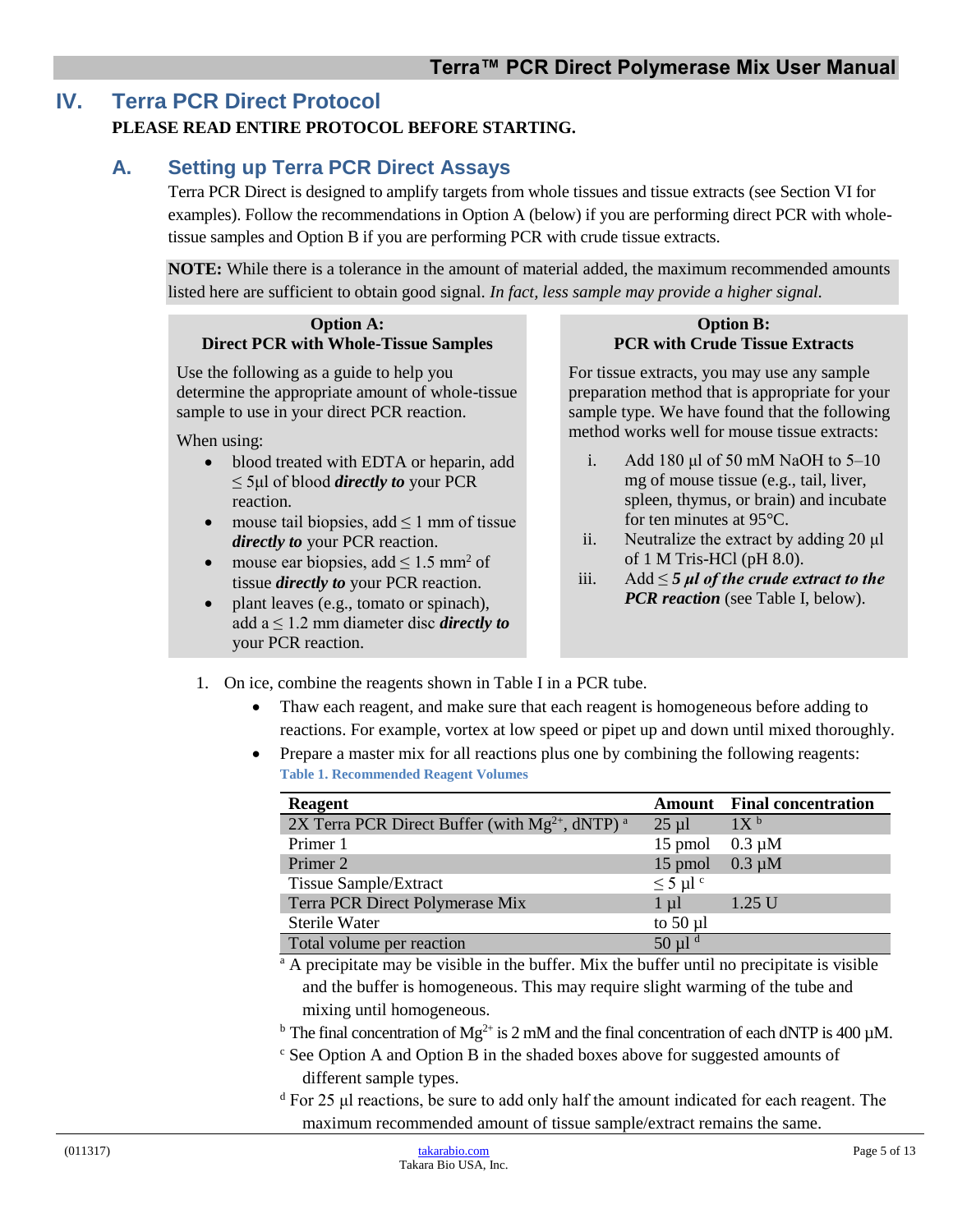- 2. Mix the contents of each tube by tapping the bottom of the tube, pipetting up and down, or gently vortexing. Then centrifuge briefly.
- 3. Program your thermal cycler with the following cycling conditions:
	- **3-Step PCR** (for amplification of standard targets  $\lt 2$  kb):

| $98^{\circ}$ C 2 min <sup>*</sup> |              |
|-----------------------------------|--------------|
| $98^{\circ}$ C 10 sec             |              |
| $60^{\circ}$ C 15 sec             | 30-40 cycles |
| $68^{\circ}$ C 1 min/kb           |              |

\* The initial denaturation step must be performed at 98°C for 2 min in order to denature the hot start antibody.

**2-Step PCR** (for amplification of targets that are GC-rich or  $\geq 2$  kb):

```
98°C 2 min*
98°C 10 sec
68^{\circ}C 1 min/kb 30-40 cycles
```
\* The initial denaturation step must be performed at 98°C for 2 min in order to denature the hot start antibody.

## <span id="page-5-0"></span>**B. Post-PCR Considerations**

- 1. Use TAE running buffer when visualizing your PCR products by agarose gel electrophoresis. The use of TBE is not recommended as it causes spreading of the DNA bands toward the bottom of the gel.
- 2. PCR products amplified directly from animal tissue (e.g. mouse tail) do not always resolve well when electrophoresed on agarose gels; the products can become trapped in cell debris, which prevents them from migrating correctly through the gel. To prevent this, add proteinase K to the gel loading buffer. You may choose not to add proteinase K for sample types that have minimal cellular debris or protein after lysis, such as blood.
	- a. Add 5 μl of Proteinase K to 50 μl of 5–6X loading buffer.
	- b. Before loading your samples onto a gel, add 15 μl of the loading buffer-proteinase K mixture to the entire 50 μl PCR reaction, or add 1 μl of the loading buffer-proteinase K mixture to 4 μl of the PCR reaction.
- 3. PCR products produced by Terra PCR Direct contain 3´ A-overhangs, making them compatible with T/A cloning.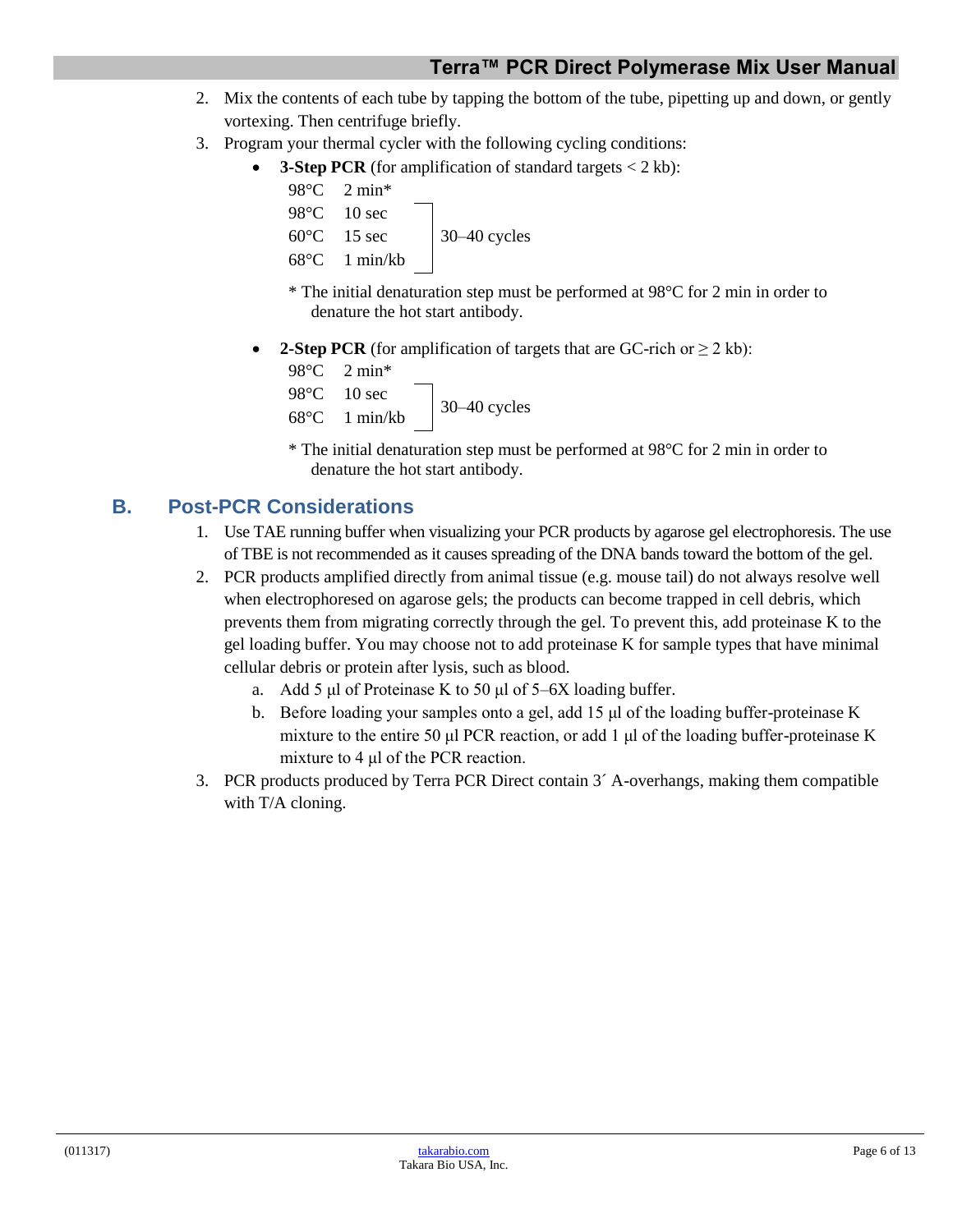## <span id="page-6-1"></span><span id="page-6-0"></span>**V. Troubleshooting**

#### **A. Terra Visual Troubleshooting**

**Problem: The Terra-amplified PCR product is stuck in the well, or does not migrate properly into the gel**



- **Explanation:** PCR products amplified directly from animal tissues can become trapped in cell debris, which prevents them from migrating correctly through the gel.
- **Solution:** Before you load your sample(s) onto a gel, add proteinase K as described in the protocol.

<span id="page-6-2"></span>**Figure 3. Use Proteinase K if your PCR product is stuck in the gel.** The Mapk6 gene was amplified using the Terra PCR Direct Red Dye Premix. Lane 1: 1 mm tail section (no Proteinase K). Lane M: 100 bp ladder. Lane 2: 1 mm tail section (with Proteinase K).

#### **Problem: PCR band is diffused, or there is no PCR band**



- **Explanation:** The PCR reaction could be overloaded. Samples contain impurities that include PCR inhibitors.
- **Solution:** Try reducing the amount of starting material, thereby reducing the concentration of PCR inhibitors.

<span id="page-6-3"></span>**Figure 4. Reduce amount of starting material to improve direct PCR results.** The Mapk6 gene was amplified using the Terra PCR Direct Red Dye Premix. Lane M: 100 bp ladder. Lane 1: 1 mm tail section (recommended sample input).Lane 2: 2 mm tail section. Lane 3: 4 m mm tail section. Lane 4: 8 mm tail section.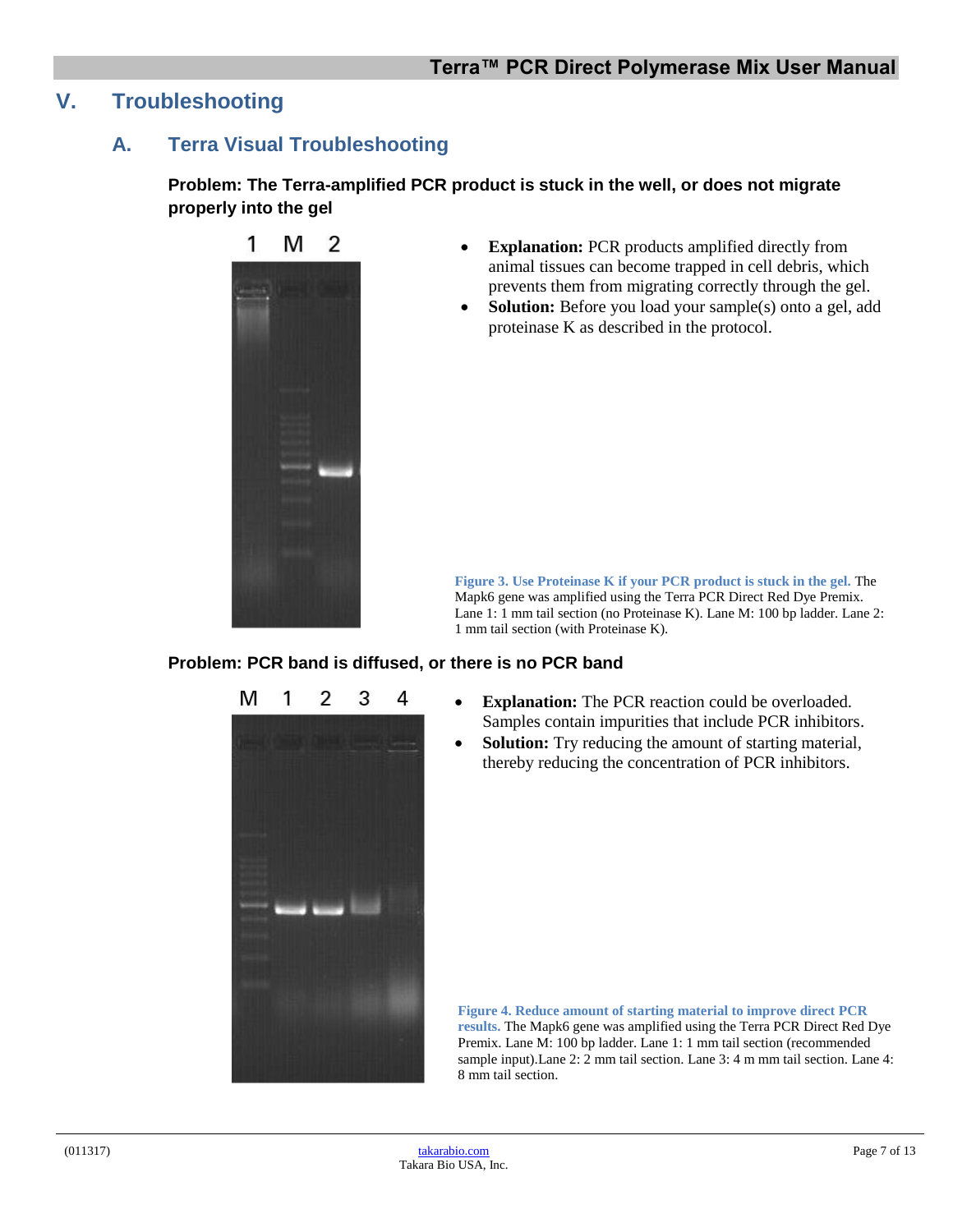#### **Problem: It is difficult to cut samples small enough to get the recommended-size pieces**

- **Explanation:** Higher sample input does not yield higher product output; in fact, it may *decrease* yield due to the higher level of PCR inhibitors present in a larger sample. It is best to use the recommended input amounts when possible.
- **Solution:** If you have to use larger samples because the samples are difficult to cut, use the Terra Genotyping Kit (Cat. No. 639285). Its extraction buffer and process provide a higher tolerance against the effects of PCR inhibitors.



<span id="page-7-0"></span>**Figure 5. If your samples are large, use the Terra PCR Direct Genotyping Kit.** The *Mapk6* gene was amplified from 1, 2, 4, and 8 mm tail sections using the Terra PCR Direct Red Dye Premix (**Panel A**) and from 2, 4, and 8 mm tail sections using the Terra PCR Direct Genotyping Kit (**Panel B**). The Genotyping Kit showed better results with larger samples.

| Panel A. Terra PCR Direct Red Dye Premix | Panel B. Terra PCR Direct Genotyping Kit                 |
|------------------------------------------|----------------------------------------------------------|
| Lane M: 100 bp ladder                    | Lane M: 100 bp ladder                                    |
| Lane 1: 1 mm tail section*               | Lane C: Negative control                                 |
| Lane 2: 2 mm tail section                | Lane G: 50 ng gDNA                                       |
| Lane 3: 4 mm tail section                | Lane 1: 2 mm tail section; 5 $\mu$ l extraction mixture  |
| Lane 4: 8 mm tail section                | Lane 2: 2 mm tail section; $10 \mu l$ extraction mixture |
|                                          | Lane 3: 4 mm tail section; 5 $\mu$ l extraction mixture  |
|                                          | Lane 4: 4 mm tail section; $10 \mu l$ extraction mixture |
|                                          | Lane 5: 8 mm tail section; 5 µl extraction mixture       |
| * Recommended sample input               | Lane 6: 8 mm tail section; $10 \mu l$ extraction mixture |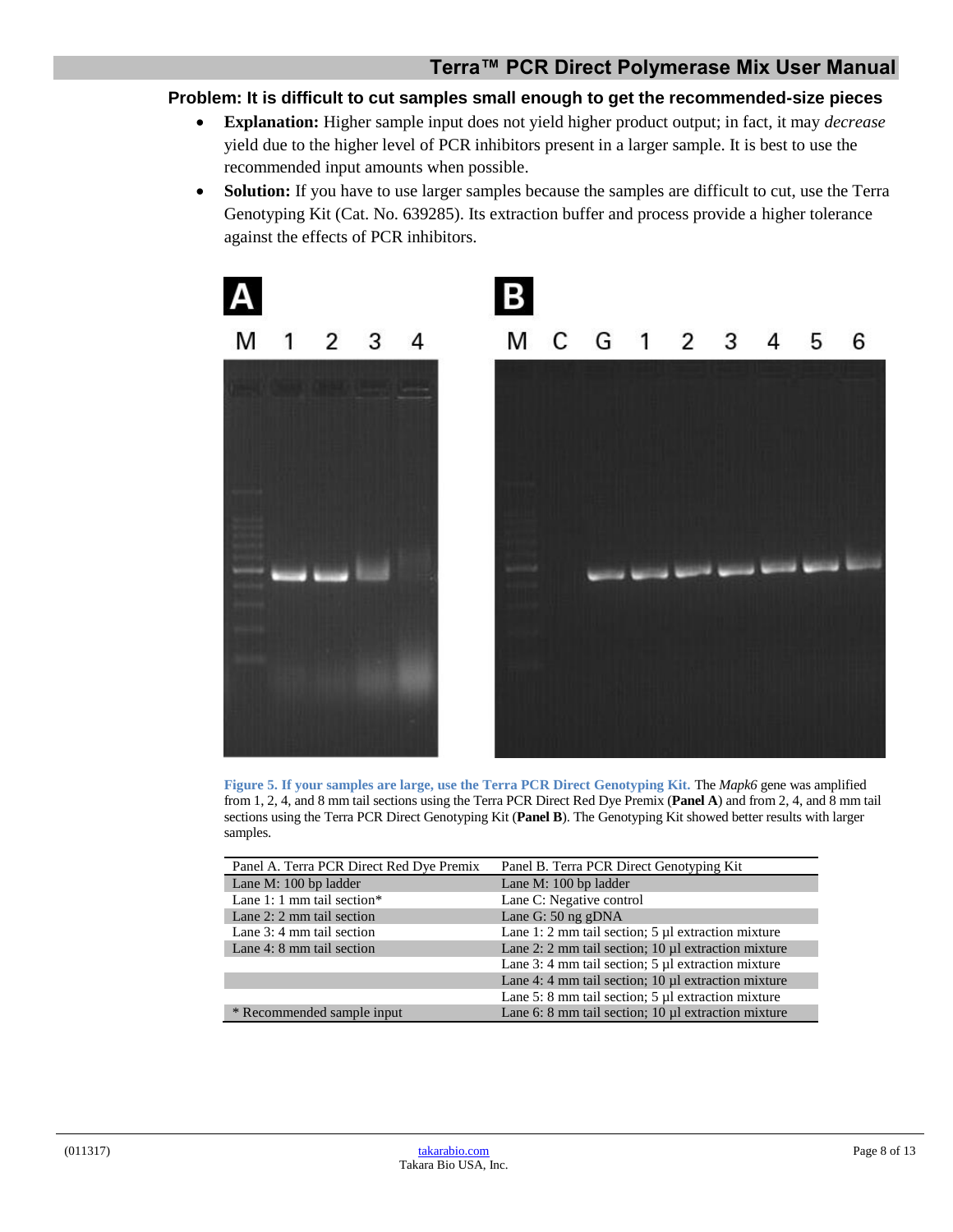#### **Terra™ PCR Direct Polymerase Mix User Manual**

#### **Problem: PCR is nonspecific; multiple bands or a smear are observed**

- **Explanation:** Primers are most likely annealing non-specifically. This often happens with templates that have higher than 70% GC content.
- **Solution:** Try increasing annealing stringency by using 2-step PCR, so that the primers anneal and extend at the same temperature.



<span id="page-8-0"></span>**Figure 6. Increase specificity by doing 2-step PCR instead of 3-step PCR.** The *Jund, Foxd1 and Ywhaz* genes were amplified from mouse genomic DNA using the Terra PCR Direct Red Dye Premix or Terra PCR Direct Genotyping Kit with either 3-step or 2-step PCR, as noted below. Smears and multiple bands observed for *Jund* and *Ywhaz* in the 3-step PCR products were eliminated by doing 2-step PCR.

| Lane           | Cycling Program  | Target       | % $GC$ | <b>Terra PCR Direct Product</b> |
|----------------|------------------|--------------|--------|---------------------------------|
| 1              | 3-step PCR       | Jund         | 72%    | Genotyping Kit                  |
| $\overline{c}$ | 3-step PCR       | Jund         | 72%    | Red Dye Premix                  |
| 3              | 3-step PCR       | Foxdl        | 72%    | Genotyping Kit                  |
| 4              | 3-step PCR       | Foxdl        | 72%    | Red Dye Premix                  |
| 5              | 3-step PCR       | Ywhaz        | 74%    | Genotyping Kit                  |
| 6              | 3-step PCR       | <i>Ywhaz</i> | 74%    | Red Dye Premix                  |
| G              | Negative control |              |        | Genotyping Kit                  |
| R              | Negative control |              |        | Red Dye Premix                  |
| M              | 100 bp ladder    |              |        |                                 |
| 7              | 2-step PCR       | Jund         | 72%    | Genotyping Kit                  |
| 8              | 2-step PCR       | Jund         | 72%    | Red Dye Premix                  |
| 9              | 2-step PCR       | Foxdl        | 72%    | Genotyping Kit                  |
| 10             | 2-step PCR       | Foxdl        | 72%    | Red Dye Premix                  |
| 11             | 2-step PCR       | <i>Ywhaz</i> | 74%    | Genotyping Kit                  |
| 12             | 2-step PCR       | Ywhaz        | 74%    | Red Dye Premix                  |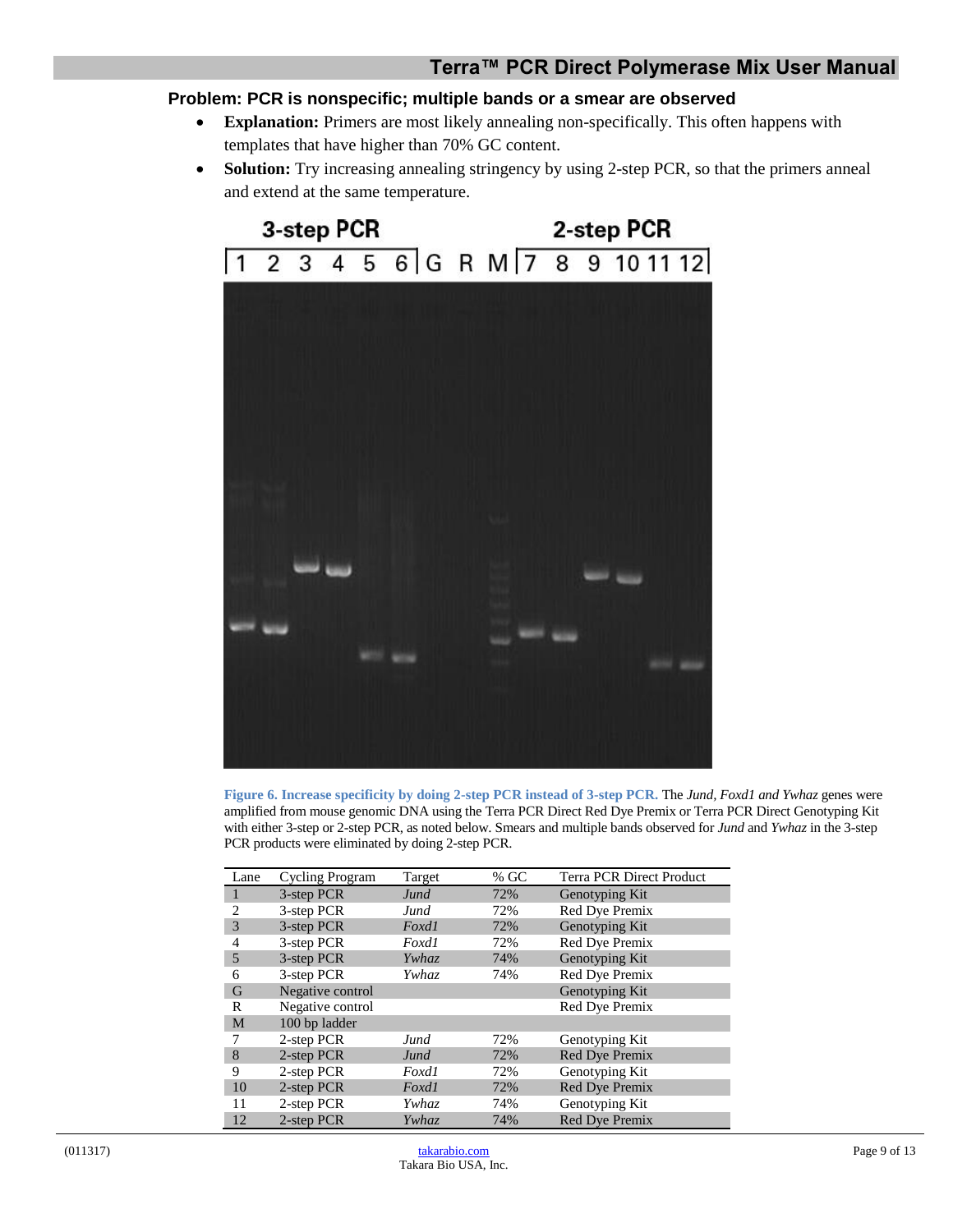## <span id="page-9-0"></span>**B. General PCR Troubleshooting**

<span id="page-9-1"></span>**Table 2. General PCR Troubleshooting**

| <b>Problem</b>                                    | <b>Explanation</b>                                     | <b>Solution</b>                                                                                                   |  |
|---------------------------------------------------|--------------------------------------------------------|-------------------------------------------------------------------------------------------------------------------|--|
|                                                   | Primer $T_m$ is not optimal                            | Redesign your primers.                                                                                            |  |
|                                                   | Cycling conditions are not optimal                     | If you used 3-Step PCR, try 2-Step PCR.                                                                           |  |
|                                                   |                                                        | If you used 2-Step PCR, try 3-Step PCR.                                                                           |  |
| No PCR product is                                 | Annealing temperature is too high                      | Decrease the annealing temperature in $2^{\circ}C$<br>increments.                                                 |  |
| obtained<br>Or                                    | Insufficient number of PCR cycles                      | Increase the number of PCR cycles, up to a<br>maximum of 40 cycles.                                               |  |
| Amplification<br>efficiency is low                | Increase extension time in 15 sec<br>increments.       | Insufficient extension time                                                                                       |  |
|                                                   | Need more/less template or sample                      | Reduce or increase the amount of template<br>or tissue sample used.                                               |  |
|                                                   | Sample/template preparation method is<br>not effective | Re-evaluate/optimize your sample/template<br>preparation method.                                                  |  |
|                                                   | Primer $T_m$ is too low                                | Redesign your primers.                                                                                            |  |
|                                                   | Nonspecific primers                                    | Redesign your primers.                                                                                            |  |
|                                                   | Cycling conditions are not optimal                     | If you used 3-Step PCR, try 2-Step PCR.                                                                           |  |
|                                                   |                                                        | Use 25-30 cycles.                                                                                                 |  |
| High background/<br>amplification<br>products are | Sample/template preparation method is<br>not optimal   | Re-evaluate/optimize your sample/<br>template preparation method.                                                 |  |
| nonspecific                                       | Annealing temperature is too low                       | Increase the annealing temperature in $2^{\circ}$<br>increments.                                                  |  |
|                                                   | Too much template                                      | Try again with less template. Refer to<br>Options A and B in section IV. A, Setting<br>up Terra PCR Direct Assays |  |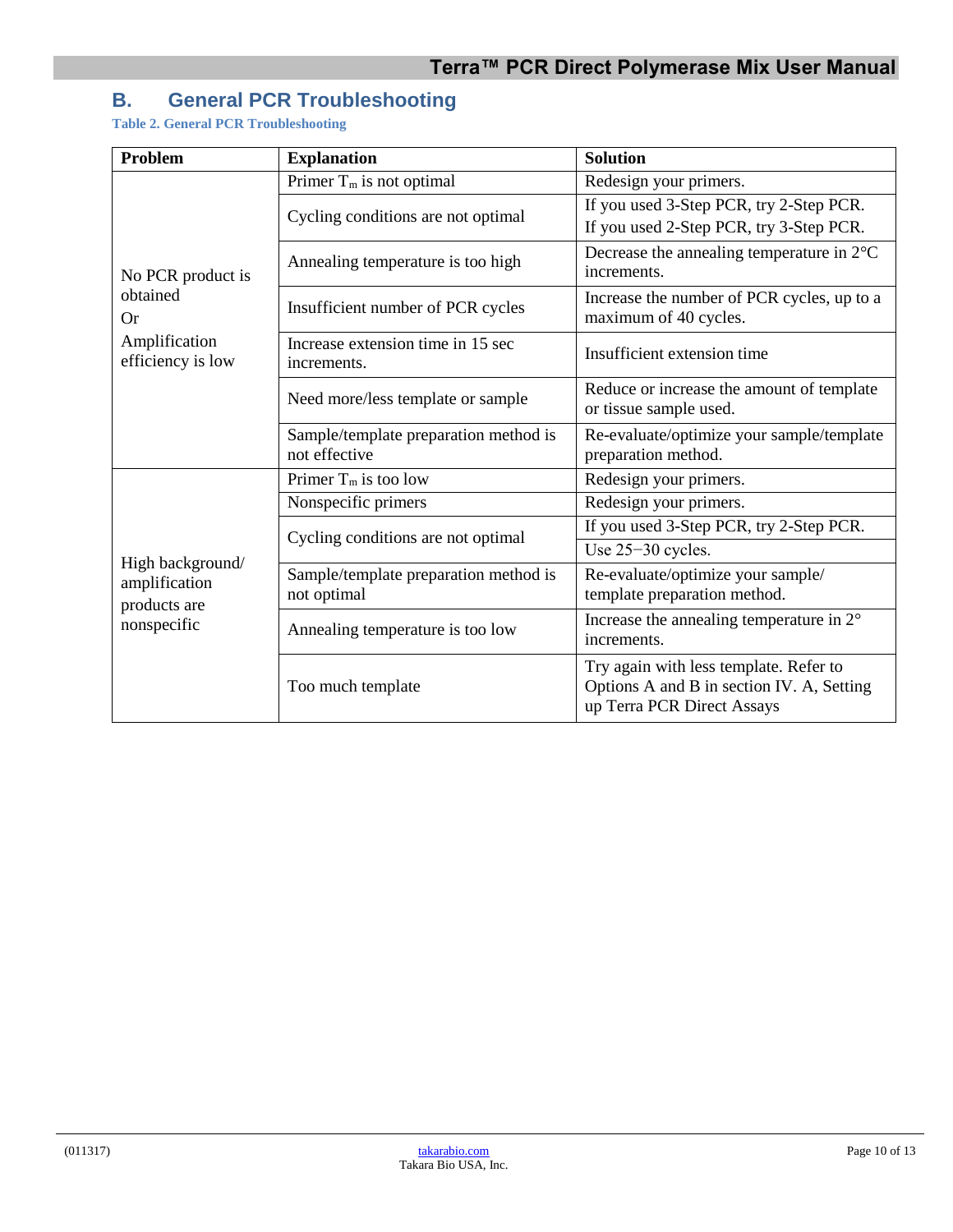## <span id="page-10-1"></span><span id="page-10-0"></span>**VI. Examples—Direct Amplification from Animal and Plant Tissues**

### **A. Direct Amplification of Targets from Mouse Blood Treated with EDTA or Heparin**

Terra PCR Direct was used to amplify the cyclin D2 gene (*Ccnd2*; 0.5 kb) and the transferrin receptor gene (*TfrC;* 2 kb) from blood treated with either EDTA or heparin. PCR (containing 5% blood) was performed using a 3-step protocol (30 cycles); 3 μl of each reaction was electrophoresed and the products compared (Figure 7). Terra PCR Direct was able to amplify the targets from both blood samples.



**Figure 7. Direct amplification of** *Ccnd2* **and** *TfrC* **from mouse blood treated with EDTA.** The cyclin D2 gene (*Ccnd2*, 0.5 kb; Lane 1), and the transferrin receptor gene (*TfrC*, 2 kb; Lane 2) were amplified from mouse blood treated with either EDTA or heparin. Terra PCR Direct was able to amplify the targets from both blood samples.

## <span id="page-10-3"></span><span id="page-10-2"></span>**B. Direct Amplification of Targets from Mouse Tail and Ear Tissue**

Terra PCR Direct was used to amplify the tyrosine 3/tryptophan 5-monooxygenase activation protein, zeta polypeptide gene (*Ywhaz1*; 1 kb) directly from a 1 mm mouse tail biopsy and a 1.5 mm<sup>2</sup> mouse ear biopsy. The tissues were placed directly into 50 μl PCR reactions and subjected to a 3-step (30 cycle) amplification protocol. Before the samples were run on an agarose gel (Figure 8), 4 μl of each was mixed with gel loading buffer that either lacked or contained proteinase K (Lanes 1 and 2, respectively). As can be seen, the PCR products treated with proteinase K ran as expected (Lane 2), whereas those that were not treated with proteinase K got stuck in the wells of the gel (Lane 1).



<span id="page-10-4"></span>**Figure 8. Direct amplification of** *Ywhaz* **from mouse tail and ear samples.** Terra PCR Direct was used to amplify the tyrosine 3/tryptophan 5-monooxygenase activation protein, zeta polypeptide gene (*Ywhaz1*) directly from a 1 mm mouse tail biopsy and  $1.5 \text{ mm}^2$  mouse ear biopsy; the tissues were added directly to the PCR reactions. Before the reactions were visualized on a gel, a portion of each was mixed with gel loading buffer lacking (Lane 1) or containing (Lane 2) proteinase K. The PCR products treated with proteinase K ran normally (Lane 2), while those that were untreated never left the wells (Lane 1).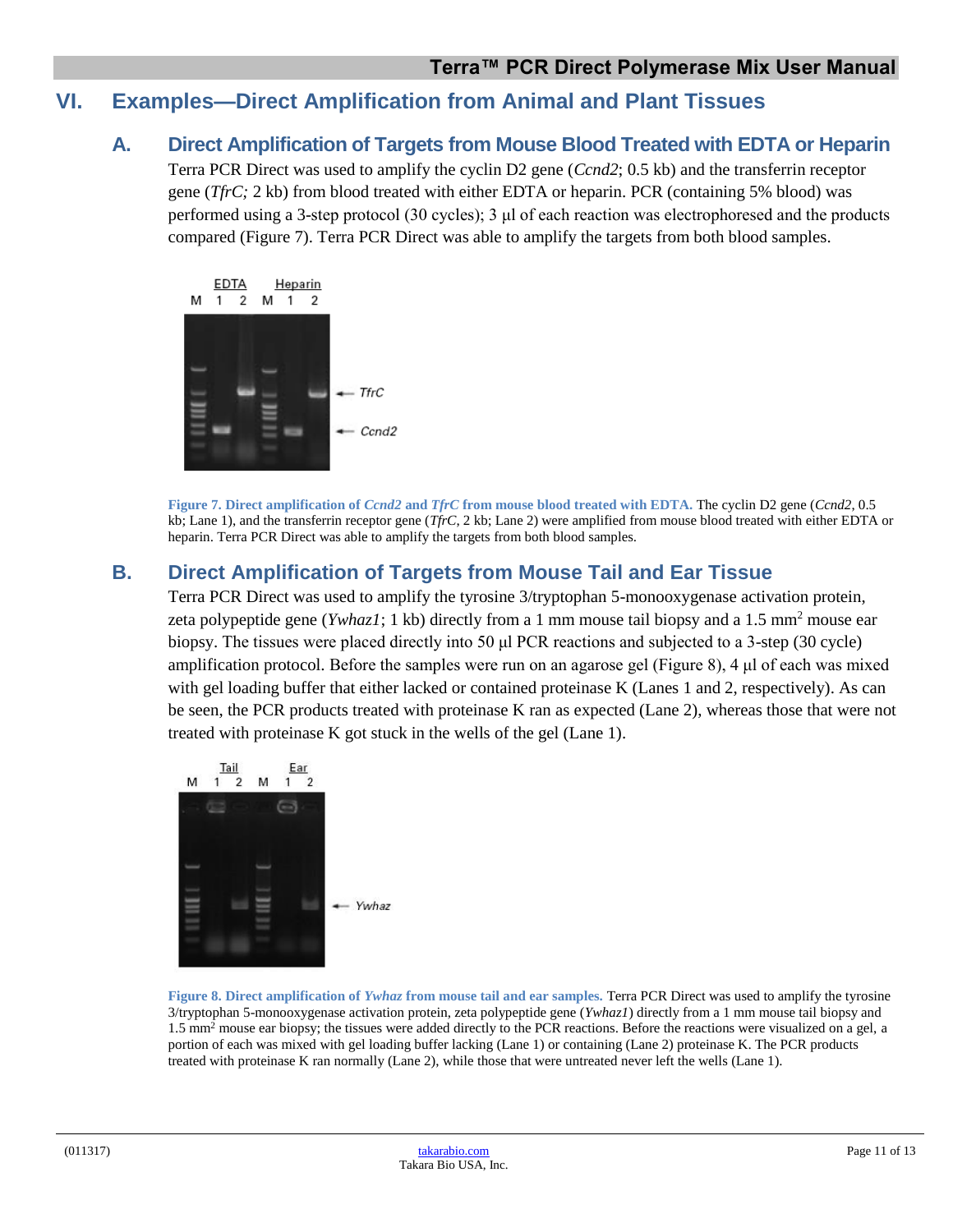## <span id="page-11-0"></span>**C. Direct Amplification of Targets from Tomato and Spinach Leaves**

Terra PCR Direct was used to amplify the cytochrome c oxidase gene (*cox1*; 0.5 kb) directly from tomato and spinach leaf samples (0.50 mm and 1.2 mm discs cut with a hole punch). The leaf discs were placed directly into PCR using a 3-step (30 cycle) amplification protocol; 5 μl of each reaction was then run on an agarose gel (see Figure 9). Terra PCR was able to amplify *cox1* from both the small and large leaf samples.



**Figure 9. Direct amplification of** *cox1* **from tomato and spinach leaf samples.** Terra PCR Direct was used to amplify the cytochrome c oxidase gene (*cox1*) from 0.5 mm (Lane 1) or 1.2 mm (Lane 2) tomato or spinach leaf cuttings added directly to the PCR reactions. Terra PCR Direct amplified *cox1* from all of the samples.

## <span id="page-11-2"></span><span id="page-11-1"></span>**D. Amplification of Targets from Crude Extracts of Various Mouse Tissues**

Crude extracts of a variety of mouse tissues were obtained by adding 180 μl of 50 mM NaOH to 5–10 mg of mouse tail, liver, spleen, thymus, or brain, and incubating for ten minutes at 95°C. Each extract was then neutralized with 20 μl of 1 M Tris-HCl (pH 8.0). Terra PCR Direct was then used to amplify the transferrin receptor gene (*Tfrc*; 2 kb) from 2.5 μl of each extract (in a 25 μl reaction, with a 2 step [30 cycle] protocol); 3 μl of each reaction was electrophoresed and the products compared (Figure 10). Terra PCR Direct produced high yields of *Tfrc* from all of the lysates.



<span id="page-11-3"></span>Figure 10. PCR amplification of *Tfrc* from a variety of crude mouse tissue extracts. Terra PCR Direct was used to amplify the transferrin receptor gene (*Tfrc*; 2 kb) from 2.5 μl of mouse tail (Lane 1), liver (Lane 2), spleen (Lane 3), thymus (Lane 4), and brain (Lane 5) extracts. Terra PCR Direct produced high yields of Tfrc from all of the lysates.